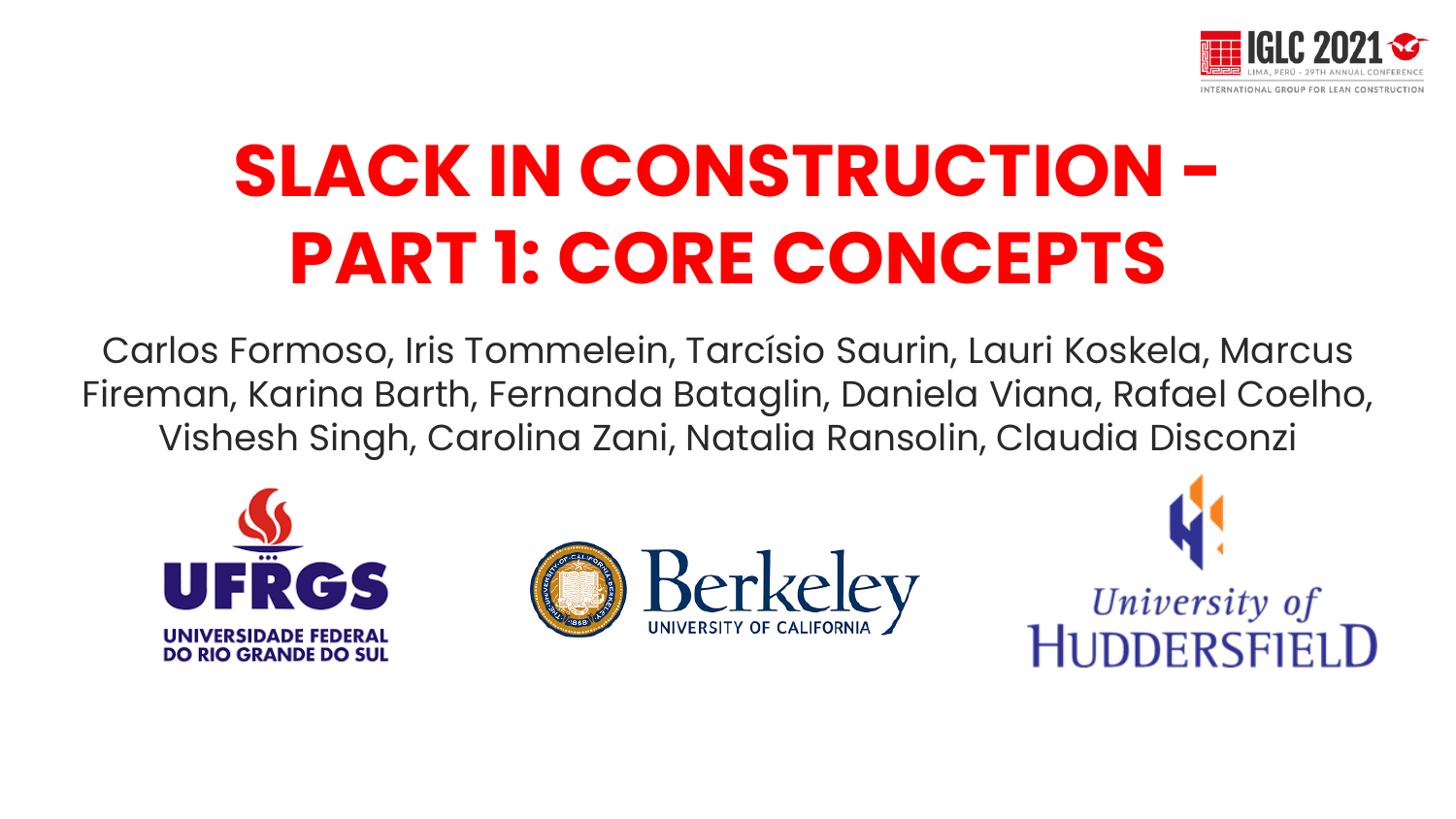

#### **ABOUT THIS RESEARCH**

- **Outcome of a non-conventional research project**
- **Result of literature review and theoretical discussions** 
	- Group of 13 academics (5 professors and 8 graduate students) from three universities
	- 10 weekly on-line meetings during a 4-month period
	- Development of a concept map



Iris D. Tommelein



Lauri Koskela



Marcus



Karina Barth



Fernanda Bataglin



Carlos

Formoso



Rafael Coelho



Vishesh Singh



Carolina Zani





Claudia Disconzi





Fireman





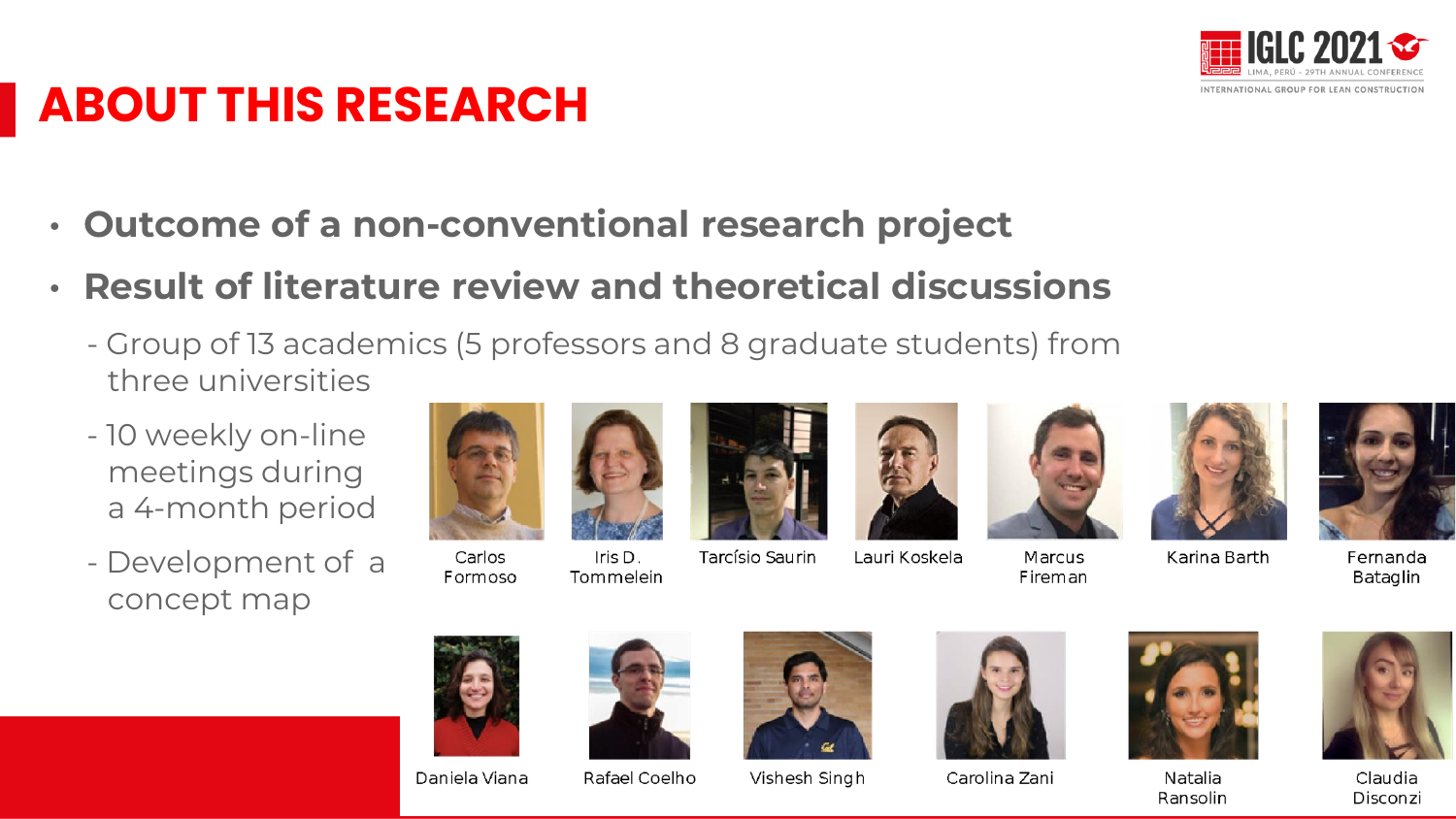

#### **INTRODUCTION**

- Much research has been done on **how to use buffers to protect construction projects from the detrimental impact of variability**
	- There used to be a **Buffer Management track** in past IGLC conferences
- **Buffer has been defined as a cushion of resources**, e.g. time, materials, capacity, and money (Alves & Tommelein, 2003)
- Previous studies are **strongly based on the strongly based on the queueing theory** (Spearman and Hopp, 2020), in which production is modelled as a natural science phenomenon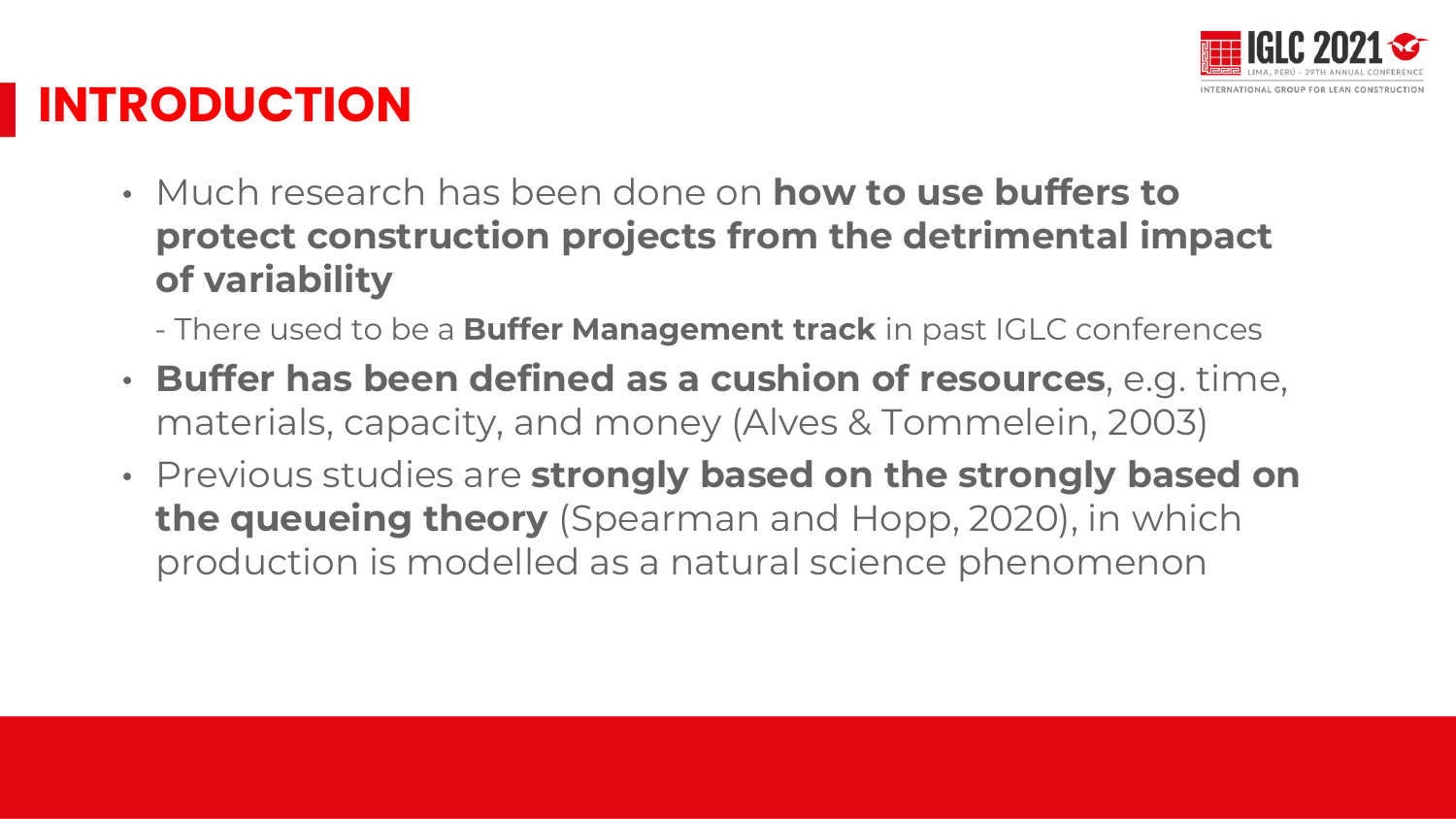

#### **INTRODUCTION**

- **Limitations of buffer management techniques:**
	- They deal with variability that is **statistically described in advance**
	- However, it is **hard to anticipate and quantify uncertainty**  (unpredictable variability) in complex projects (Ballard et al., 2020)
	- The concept of buffer is usually **focused on built-in and designed strategies and resources**, neglecting resilient performance that arises from **self-organisation, initiative-taking, and resourcefulness of people**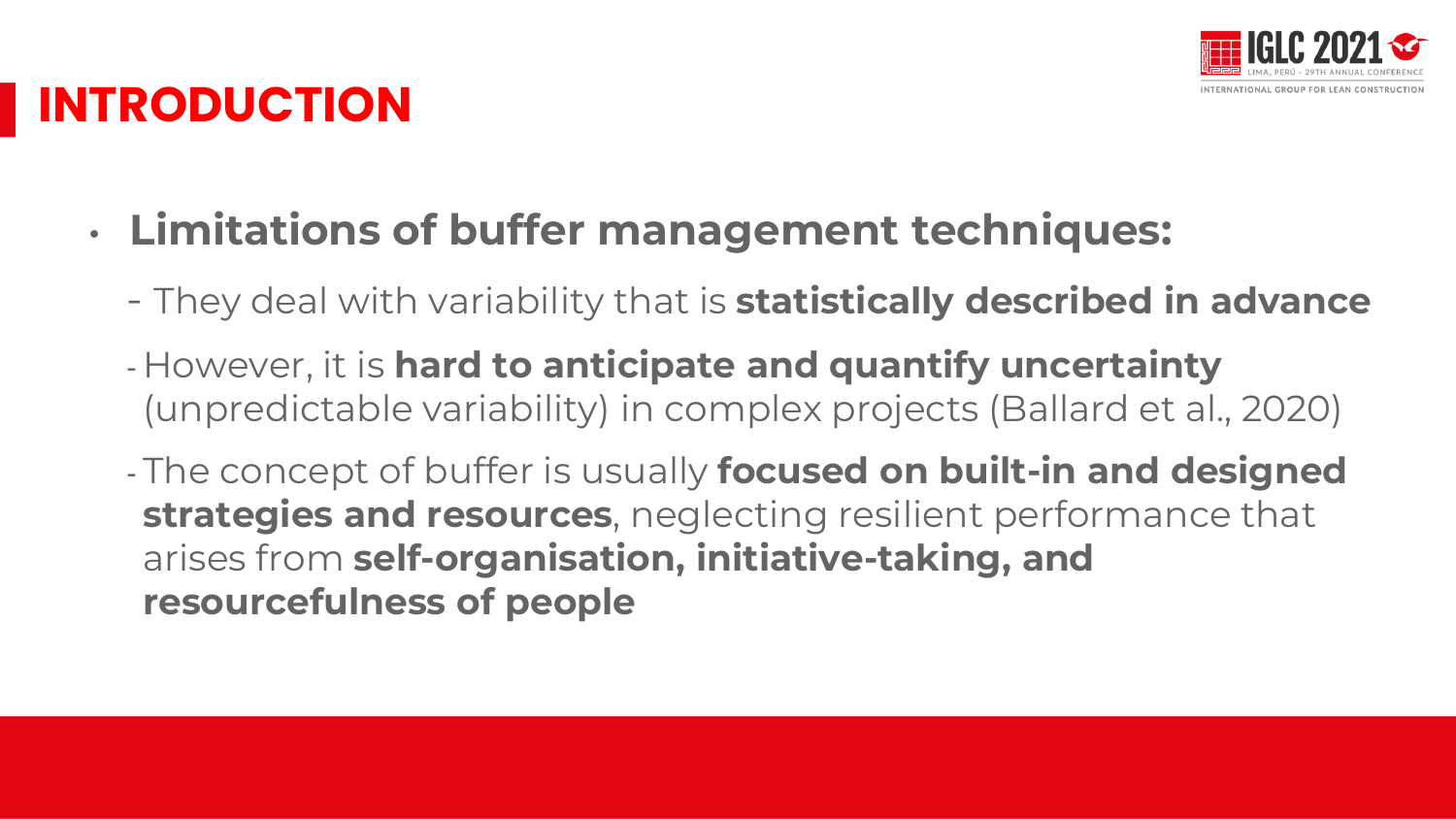

# **AIM OF THE STUDY**

- The aim is to **develop the concept of slack and to discuss its relationships with other similar concepts**, e.g. buffer, resilience, safeguards, flexibility, and redundancy.
	- This new conceptualization assumes that construction projects must be regarded as **complex socio-technical systems**:
		- (a) Must integrate a **wide range of risk coping mechanisms** that account **Presentación** for **both formal and informal** approaches, across **different hierarchical levels**
		- (b) Should inspire a revision of Lean Construction practices so that they are **fit to address the growing complexity of construction projects**.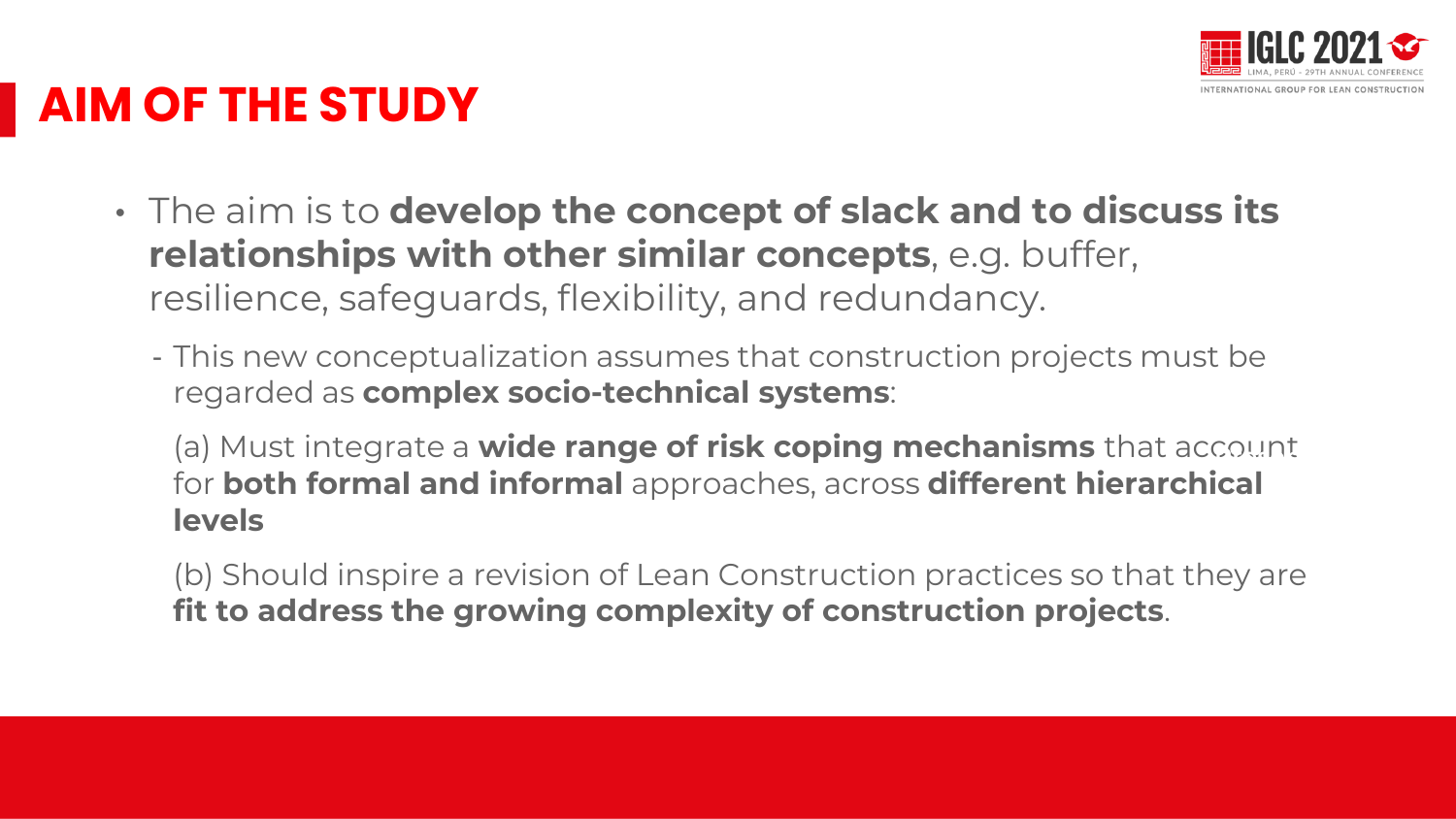

# **THE COMPLETE CONCEPTUAL MAP**

#### **Concepts come from several disciplines:**

- Engineering
- Organisational behaviour
- Innovation management
- Complexity theory
- Etc.

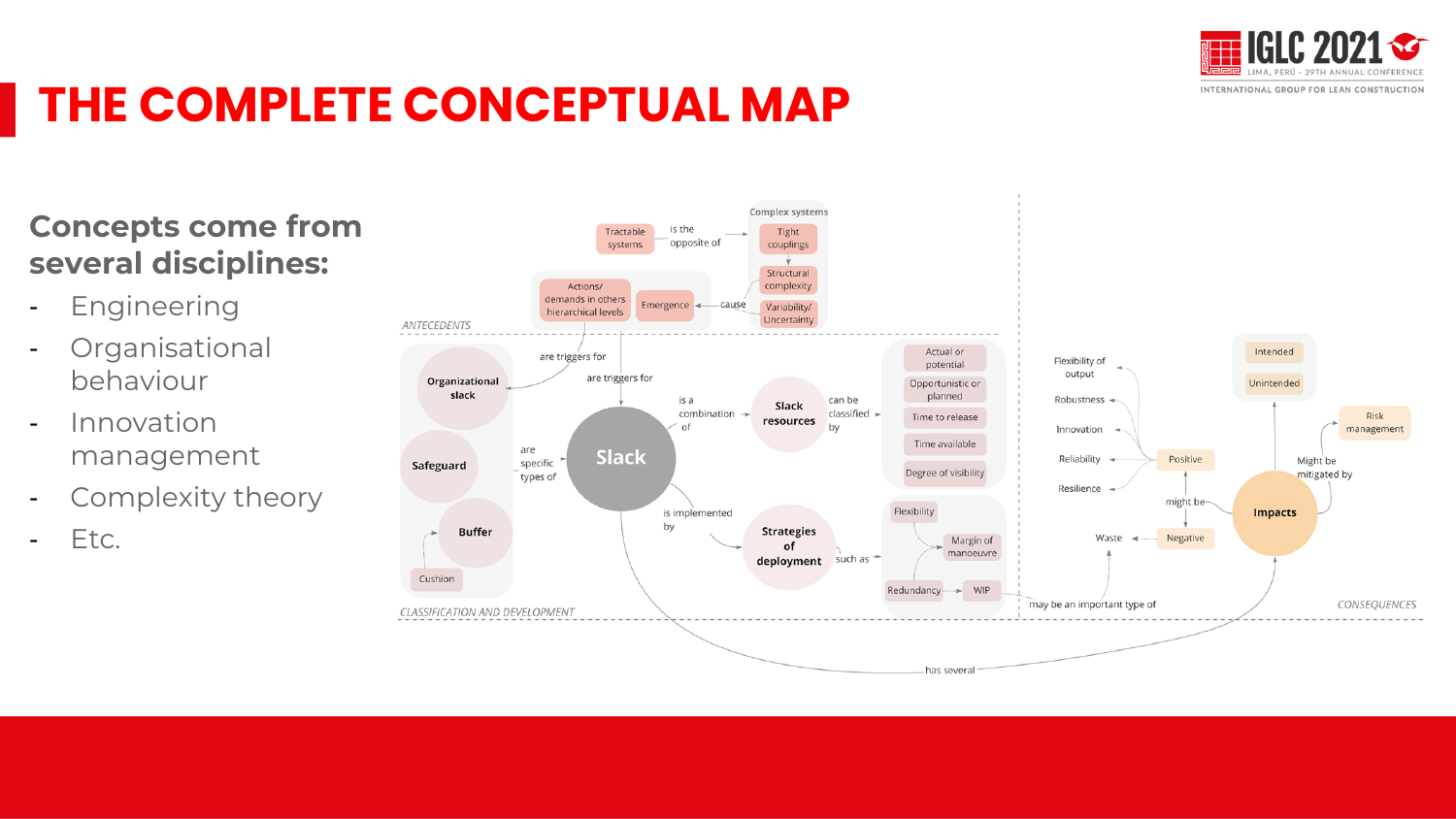

#### **WHAT IS SLACK?**

- Slack **allows an organisation to adapt successfully to internal pressures for adjustment or to external pressures for change in policy** (Bourgeois, 1981):
	- Includes protecting workflows (technical buffer), but also strategic management, conflict resolution, improvement, innovation, etc.
- **Slack plays a key role by enabling people to pay attention, think, and benefit from knowledge (Lawson, 2001):** 
	- Complex projects **require more, not less, time for monitoring and processing information**

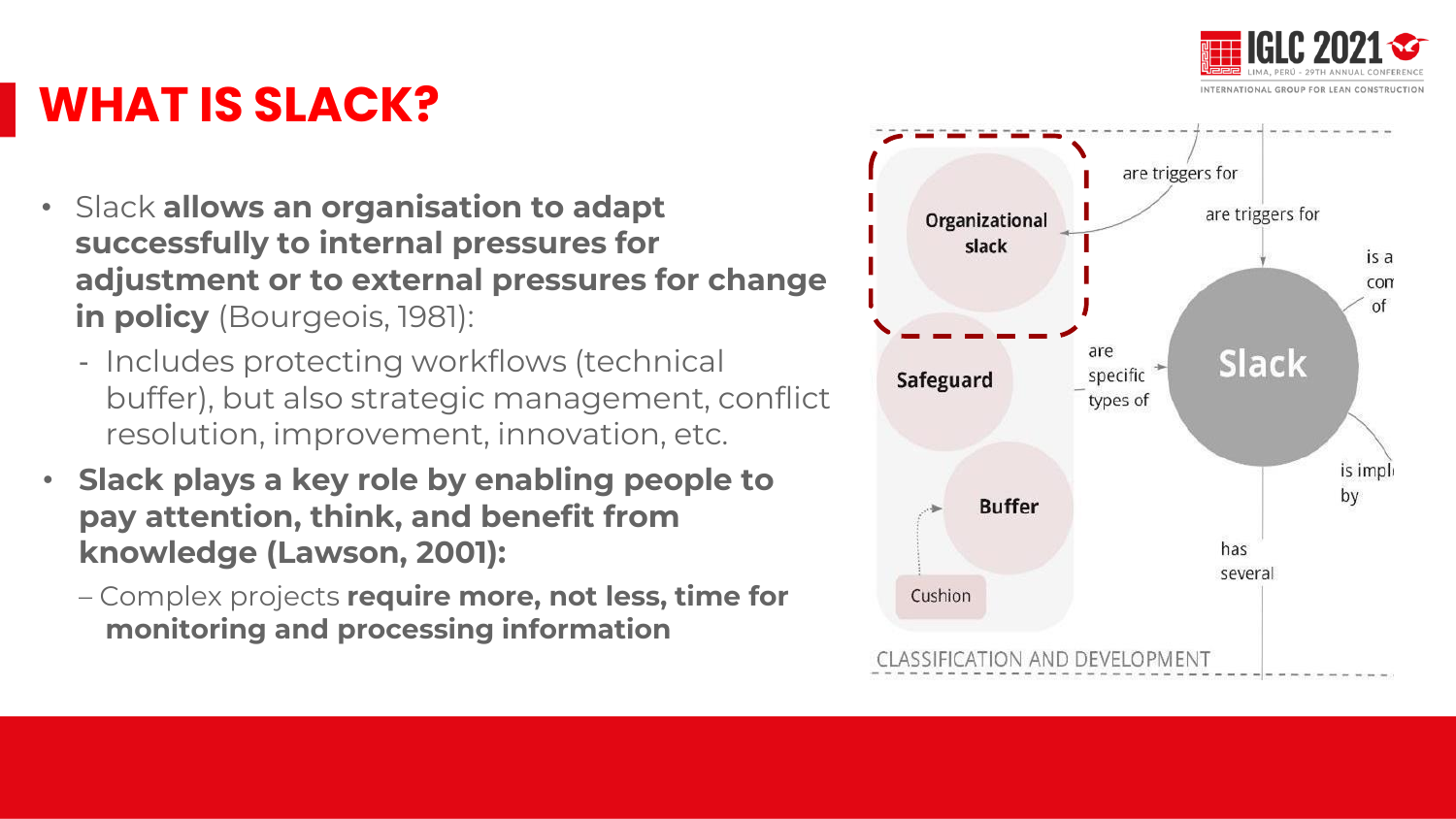

#### **WHAT IS SLACK?**

- The **narrow definition of buffer** often used in project management is similar to the concept of **technical buffer** (Bourgeois, 1981)
- **Safeguard** is a concept also used in the project management literature (especially in mega projects): **the design and physical development work for ensuring, or enhancing the embedment of an option in the project outcome** (Gil, 2007)
	- Mostly focused on work-in progress, and also on financial slack.

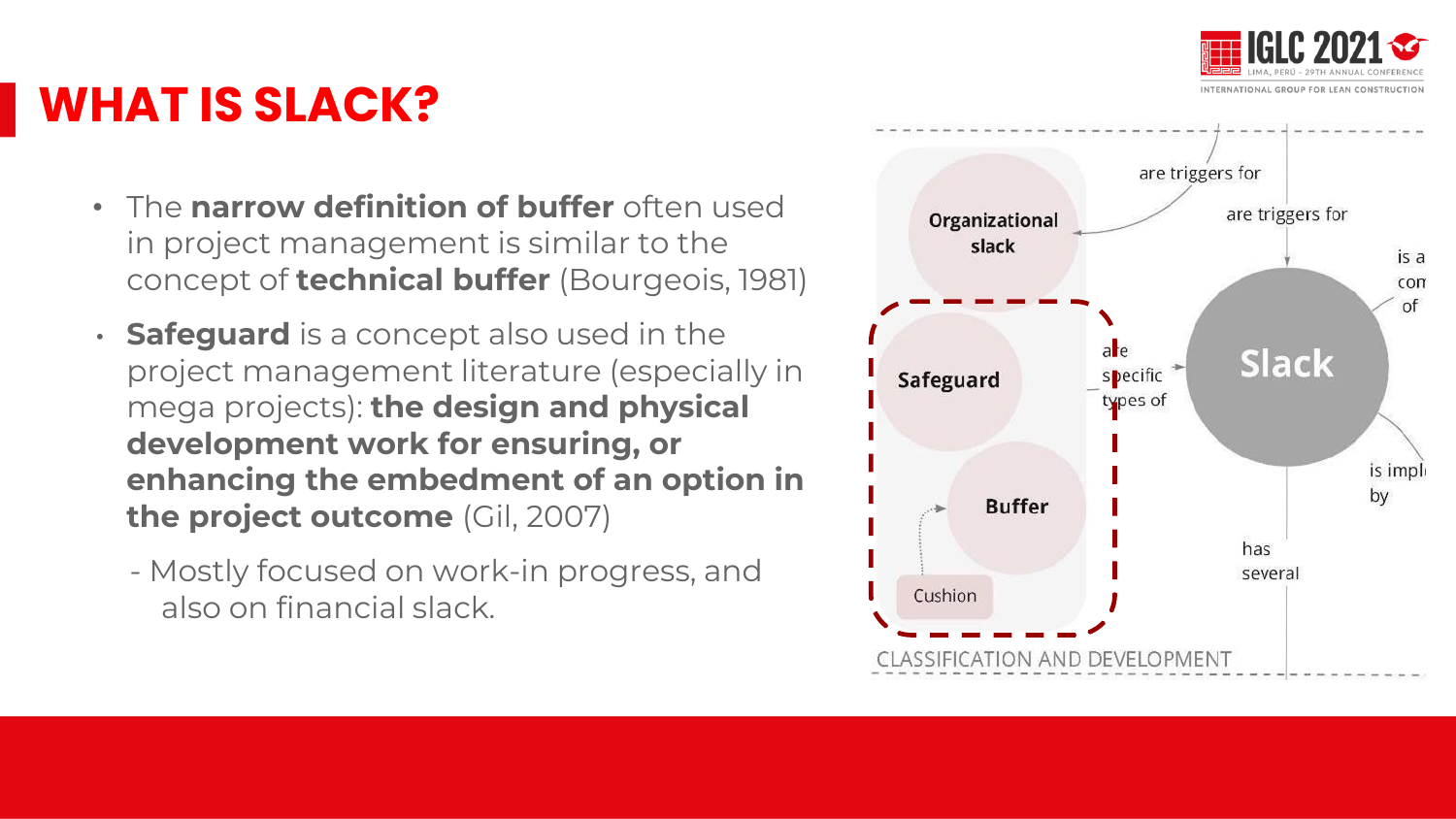

# **HOW TO IMPLEMENT SLACK?**

#### • **There are different ways of categorising slack resources:**

- Actual or Potential
- Opportunistic or Planned
- Time to release
- Time available
- Degree of visibility

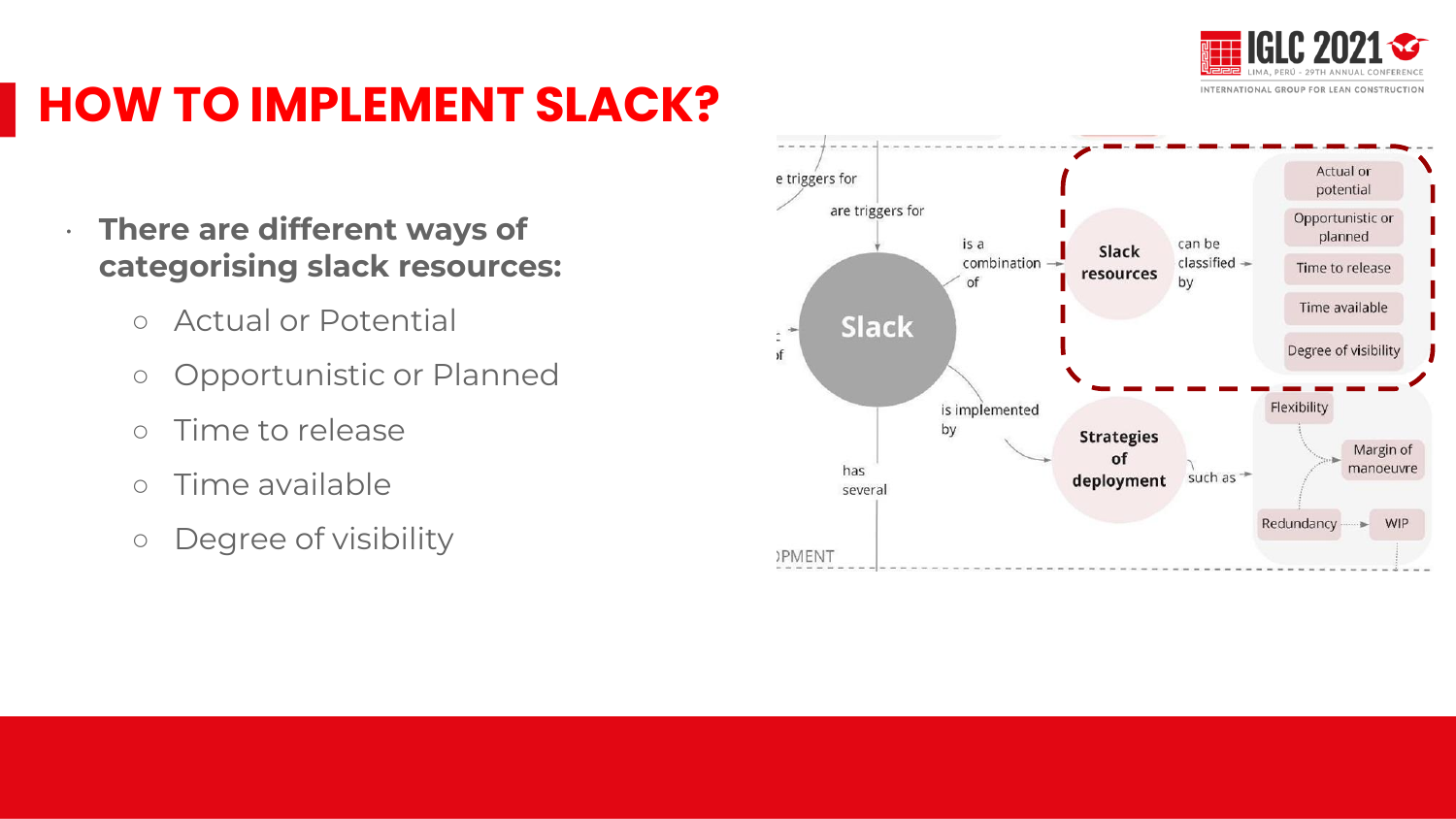

# **HOW TO IMPLEMENT SLACK?**

• **Slack strategies can be classified in two core categories:** 

- Redundancy
- Flexibility

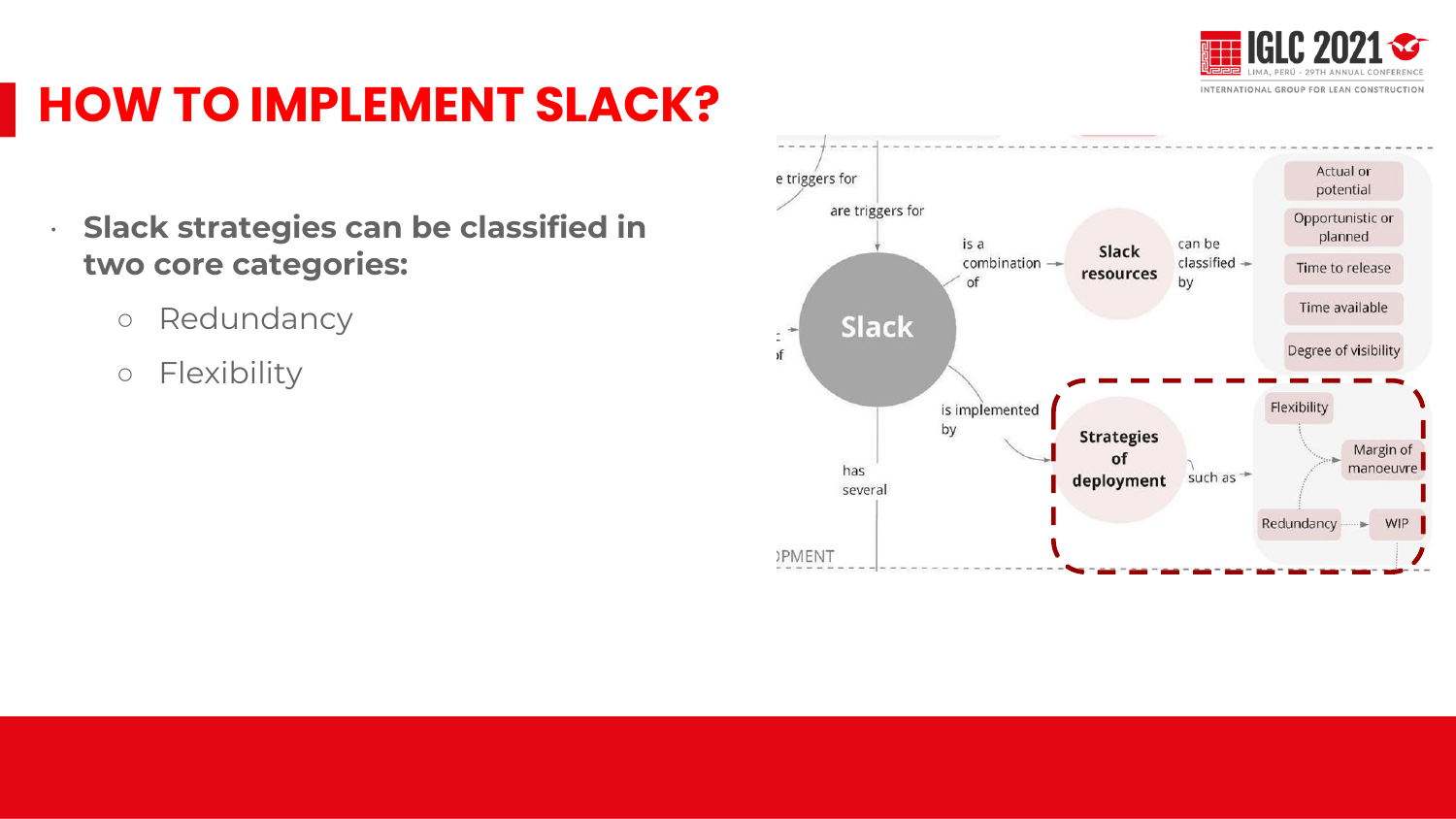

# **HOW TO IMPLEMENT SLACK?**

• **Slack strategies can be classified in two core categories:** 

- o Redundancy
- o Flexibility
- **Margin of manoeuvre**

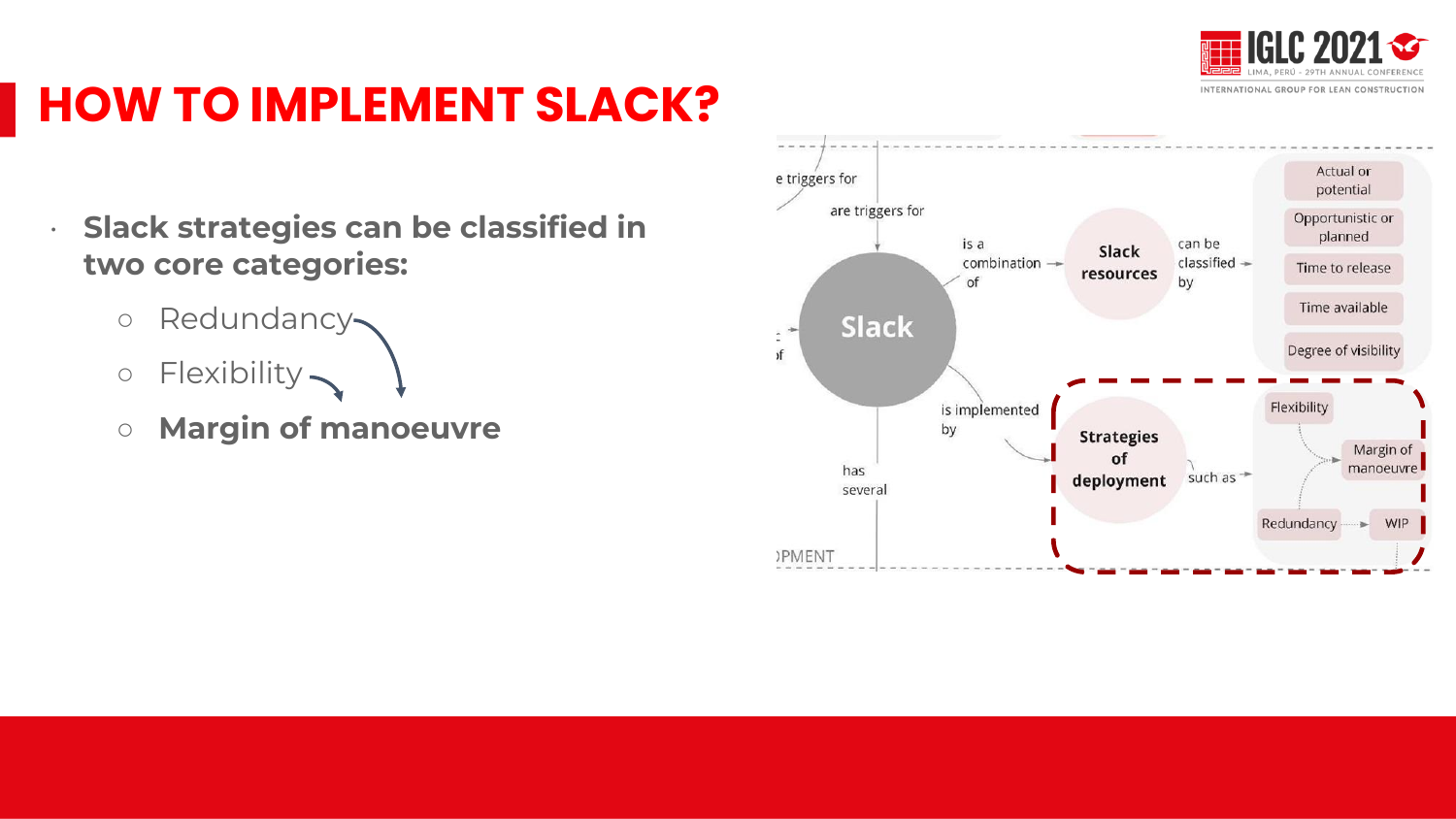

- Resilience
- Reliability
- Robustness
- Flexibility of output

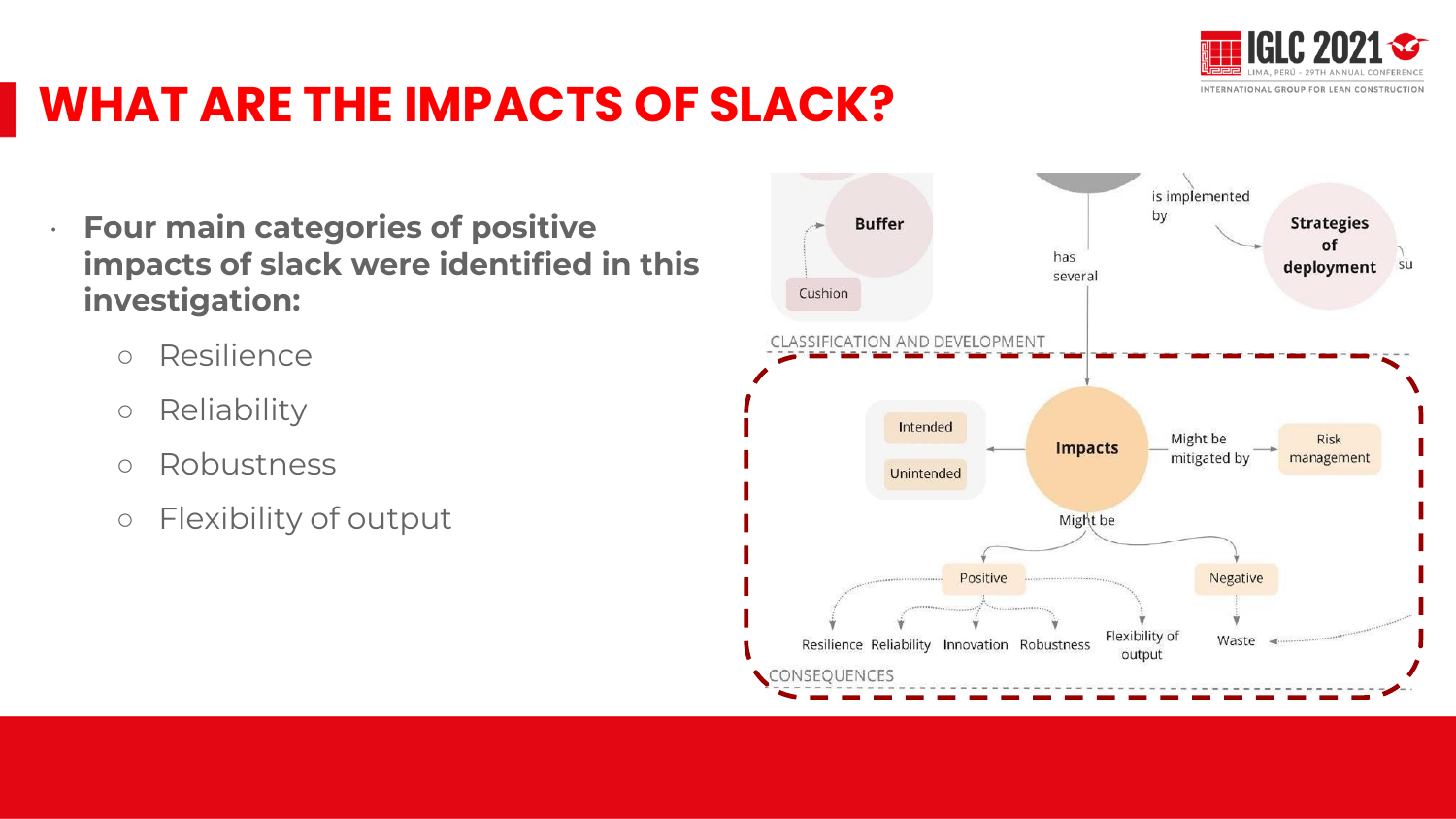

- **Resilience:** is the intrinsic ability of a system to adjust its functioning so that it can sustain required operations under both expected and unexpected conditions
- Reliability
- Robustness
- Flexibility of output

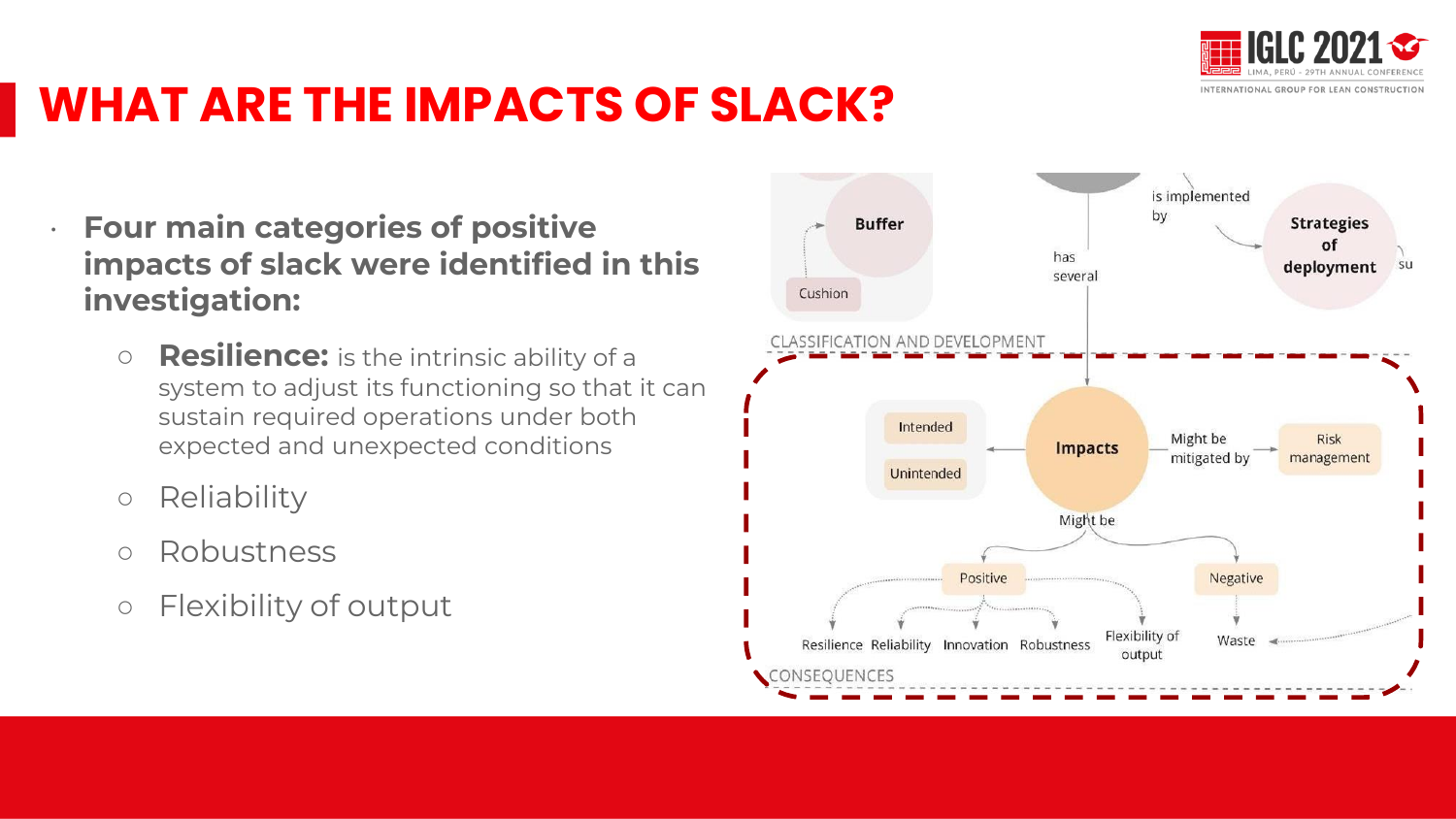

- Resilience
- **Reliability:** is the ability of a system and its components to perform required functions under stated conditions for a specified period of time
- Robustness
- Flexibility of output

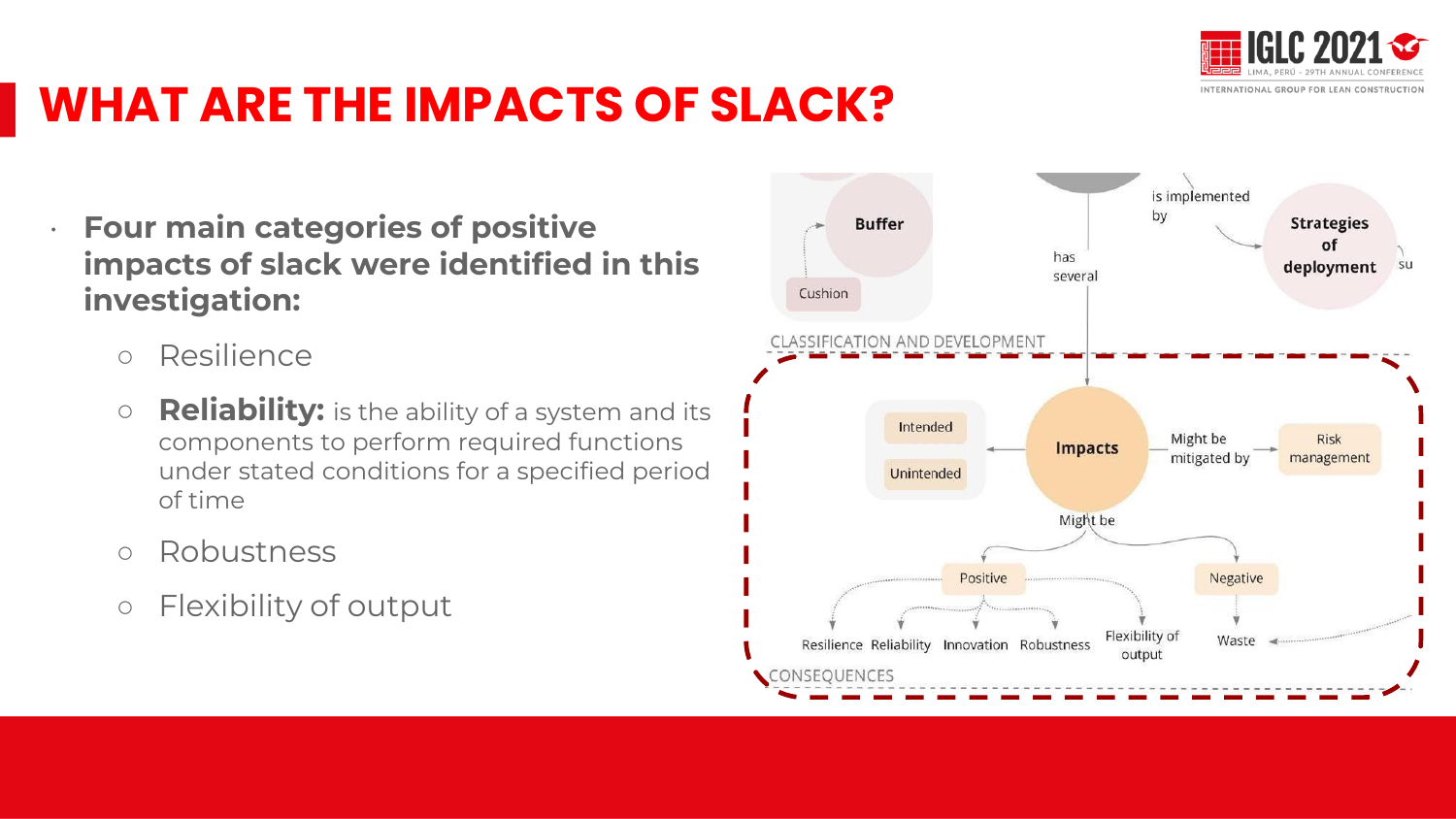

- Resilience
- Reliability
- **Robustness:** is the preservation of particular characteristics despite uncertainty in the components or in the environment. If parts of the system are removed, its behavior tends to persist
- Flexibility of output

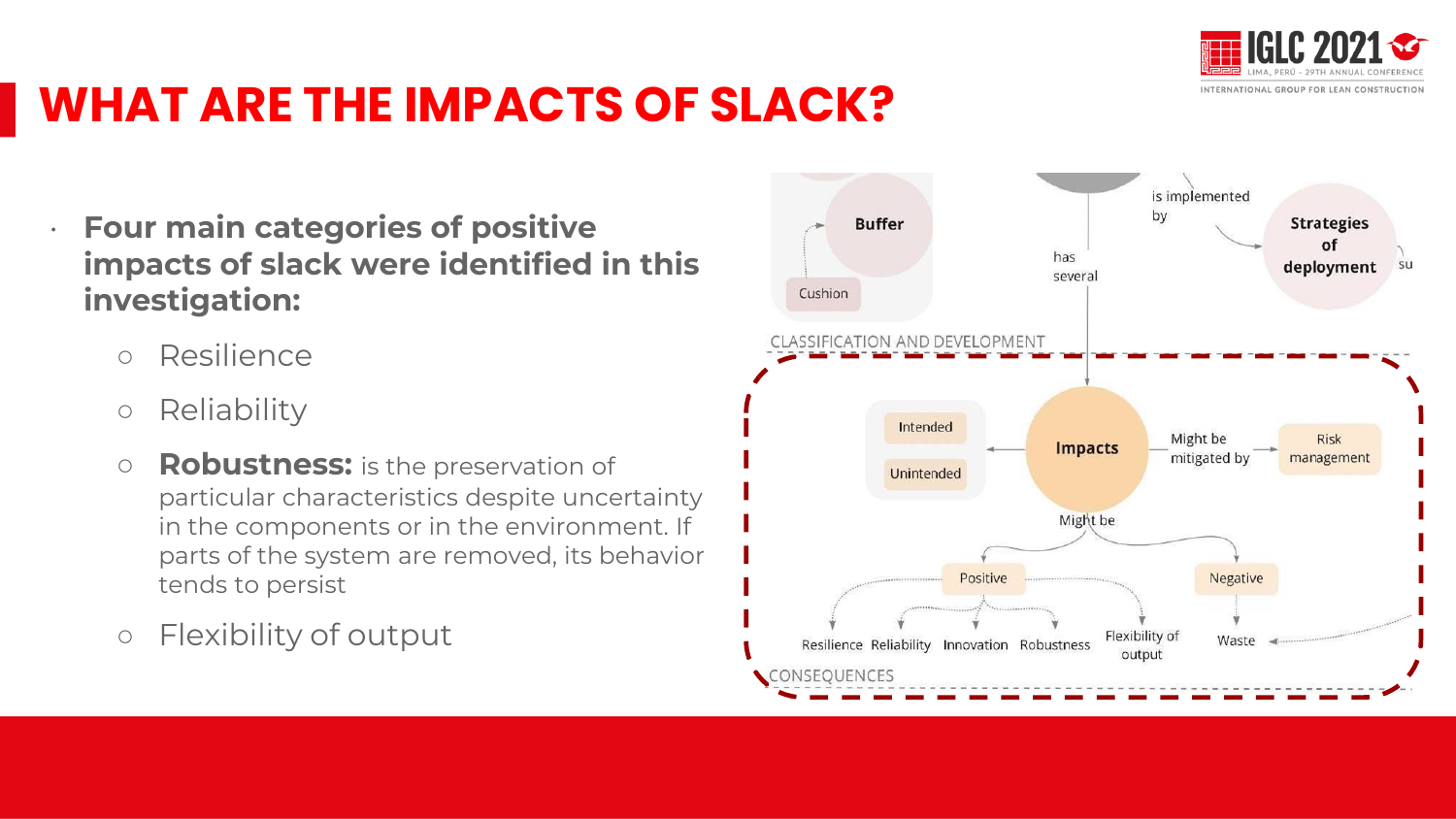

- Resilience
- Reliability
- Robustness
- **Flexibility of output** is concerned with adapting products to fulfil specific customer requirements, without affecting system performance or cost.

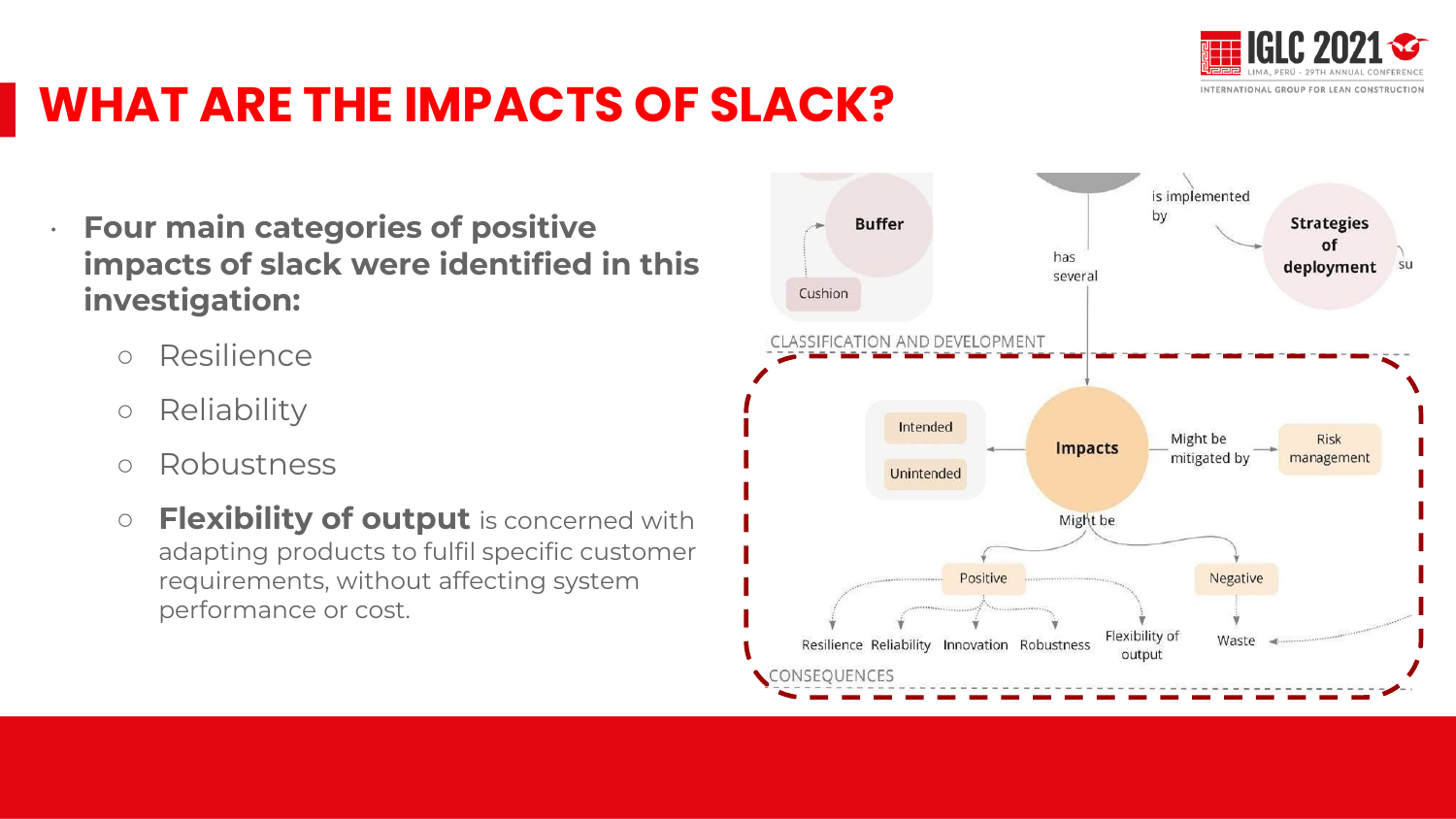

- From the perspective of the **Lean Production philosophy**, a negative impact of slack is the occurrence of **waste**.
- **Slack** as a potential category or source of waste **should be measured and reduced**, as part of **continuous improvement** programs

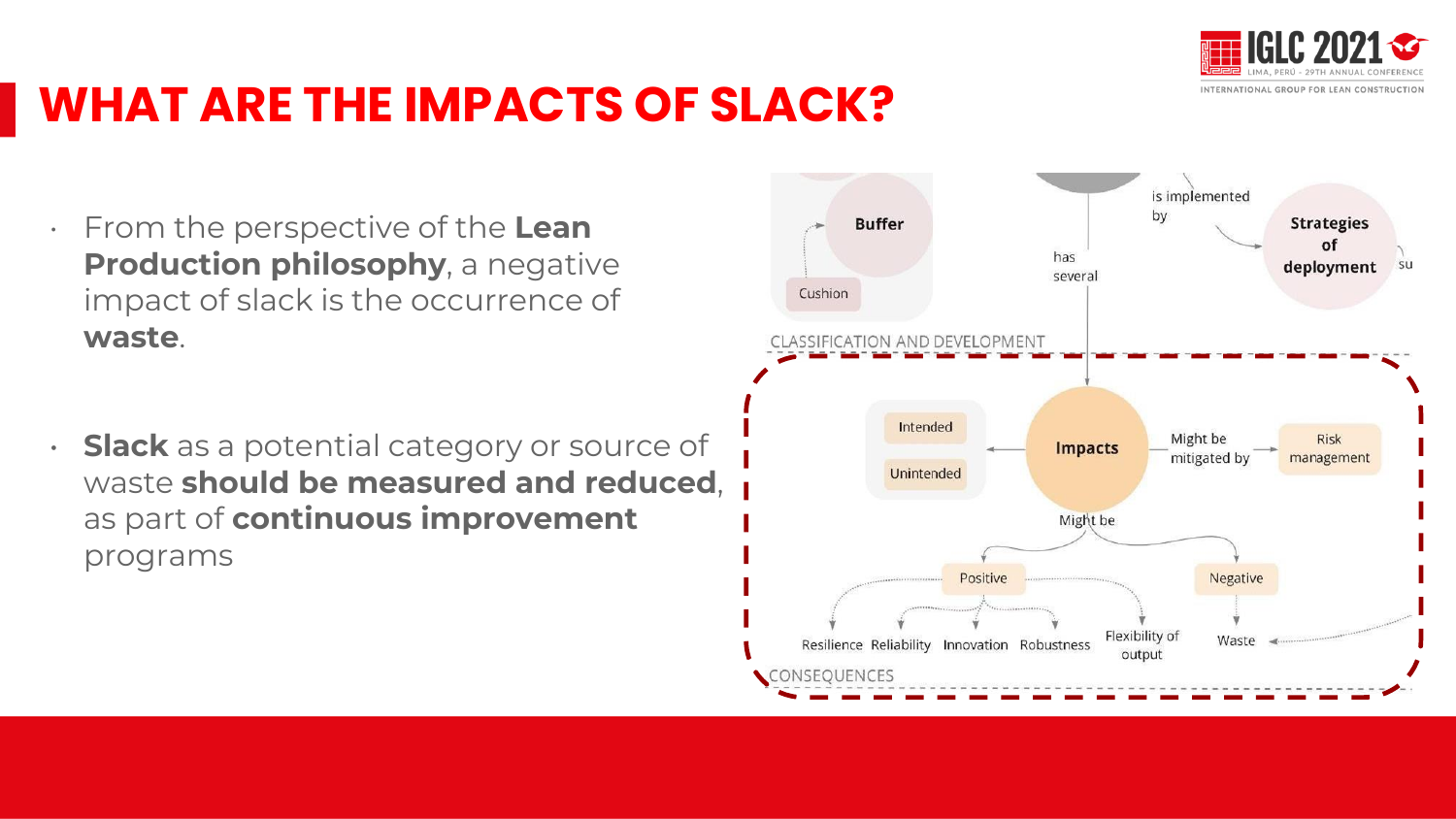

#### **DISCUSSION**

- The **traditional concept of Buffer** is aligned with Factory Physics developments, i.e. a **natural science understanding of production**
- The **central problem of production is uncertainty**, which is understood mostly as flow and process variability.
- **Buffers are seen as the most important way to mitigate variability**, and mathematical models allow the optimal positioning and sizing of buffers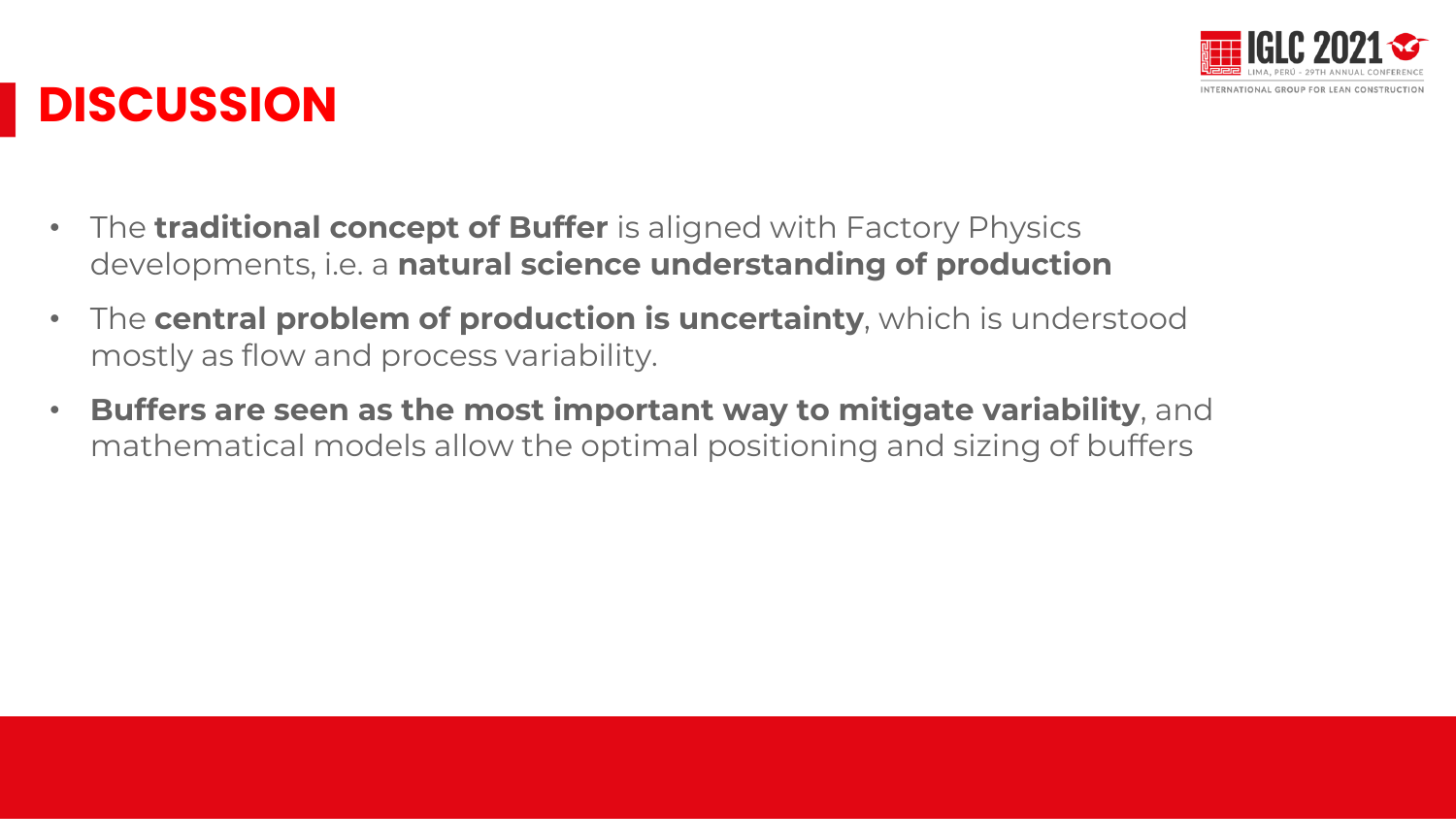

#### **DISCUSSION**

- The **concept of Slack** is aligned with a different conceptualization of production:
	- **Production** must be regarded **as an open, evolving system**, covering all uncertainties and risks from the environment of the system as well as the possibility of change, learning and creativity;
	- The **possibility of emergence** of new outcomes must be considered.
	- **Human beings,** with all their capabilities, must be included in the analysis; especially, uncertainty can be encountered through resourcefulness of employees or through organisational means
- This conceptualisation provides a **different perspective for the analysis and design of production systems**, by considering the impact of **different types of complexity** in construction projects.